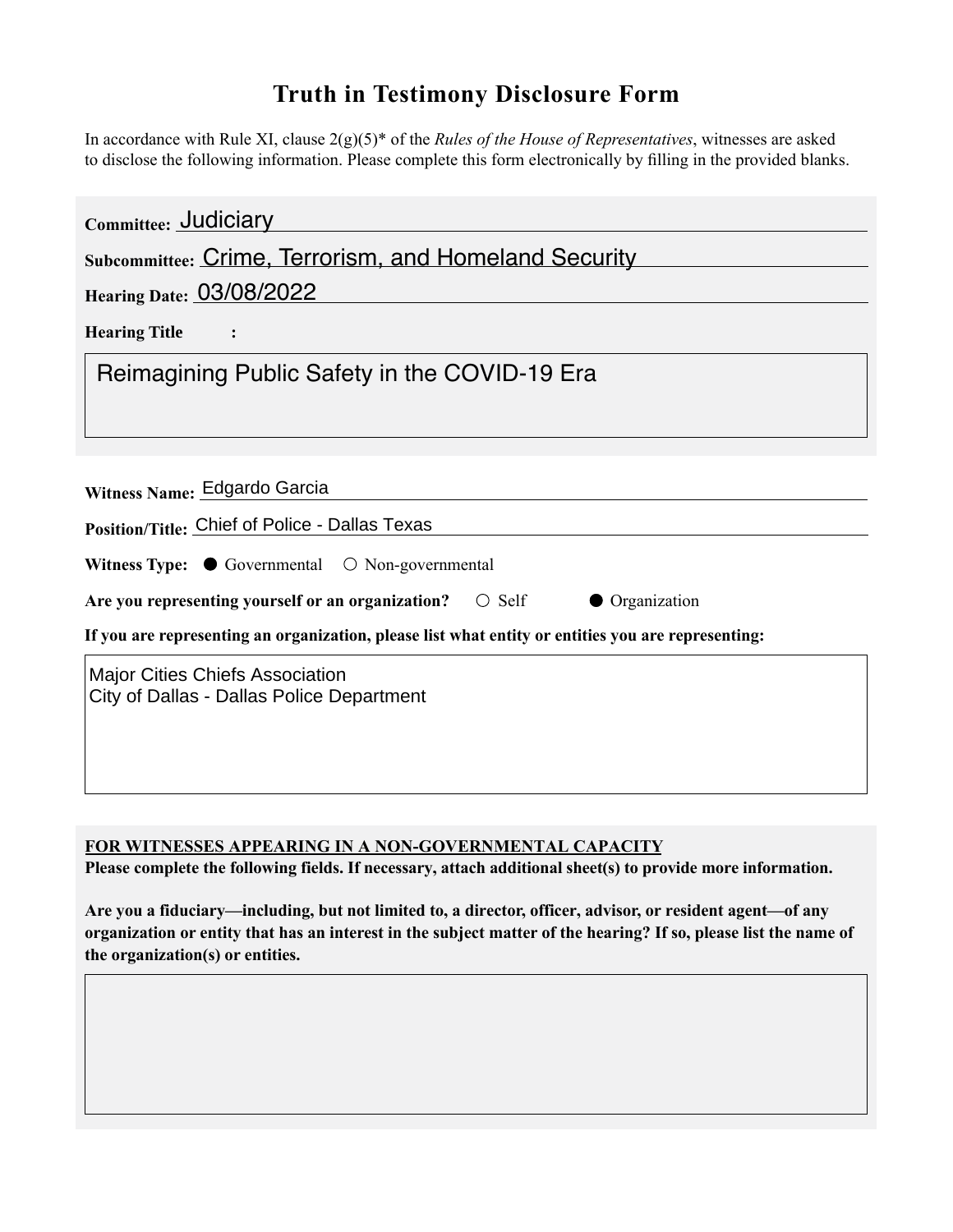**Please list any federal grants or contracts (including subgrants or subcontracts) related to the hearing's subject matter that you, the organization(s) you represent, or entities for which you serve as a fiduciary have received in the past thirty-six months from the date of the hearing. Include the source and amount of each grant or contract.** 

**Please list any contracts, grants, or payments originating with a foreign government and related to the hearing's subject that you, the organization(s) you represent, or entities for which you serve as a fiduciary have received in the past thirty-six months from the date of the hearing. Include the amount and country of origin of each contract or payment.** 

## **Please complete the following fields. If necessary, attach additional sheet(s) to provide more information.**

 $\exists$  I have attached a written statement of proposed testimony.

 $\subseteq$  I have attached my curriculum vitae or biography.

**\***Rule XI, clause 2(g)(5), of the U.S. House of Representatives provides:

—

(5)(A) Each committee shall, to the greatest extent practicable, require witnesses who appear before it to submit in advance written statements of proposed testimony and to limit their initial presentations to the committee to brief summaries thereof.

(B) In the case of a witness appearing in a non-governmental capacity, a written statement of proposed testimony shall include— (i) a curriculum vitae; (ii) a disclosure of any Federal grants or contracts, or contracts, grants, or payments originating with a foreign government, received during the past 36 months by the witness or by an entity represented by the witness and related to the subject matter of the hearing; and (iii) a disclosure of whether the witness is a fiduciary (including, but not limited to, a director, officer, advisor, or resident agent) of any organization or entity that has an interest in the subject matter of the hearing.

(C) The disclosure referred to in subdivision (B)(iii) shall include— (i) the amount and source of each Federal grant (or subgrant thereof) or contract (or subcontract thereof) related to the subject matter of the hearing; and (ii) the amount and country of origin of any payment or contract related to the subject matter of the hearing originating with a foreign government.

(D) Such statements, with appropriate redactions to protect the privacy or security of the witness, shall be made publicly available in electronic form 24 hours before the witness appears to the extent practicable, but not later than one day after the witness appears.